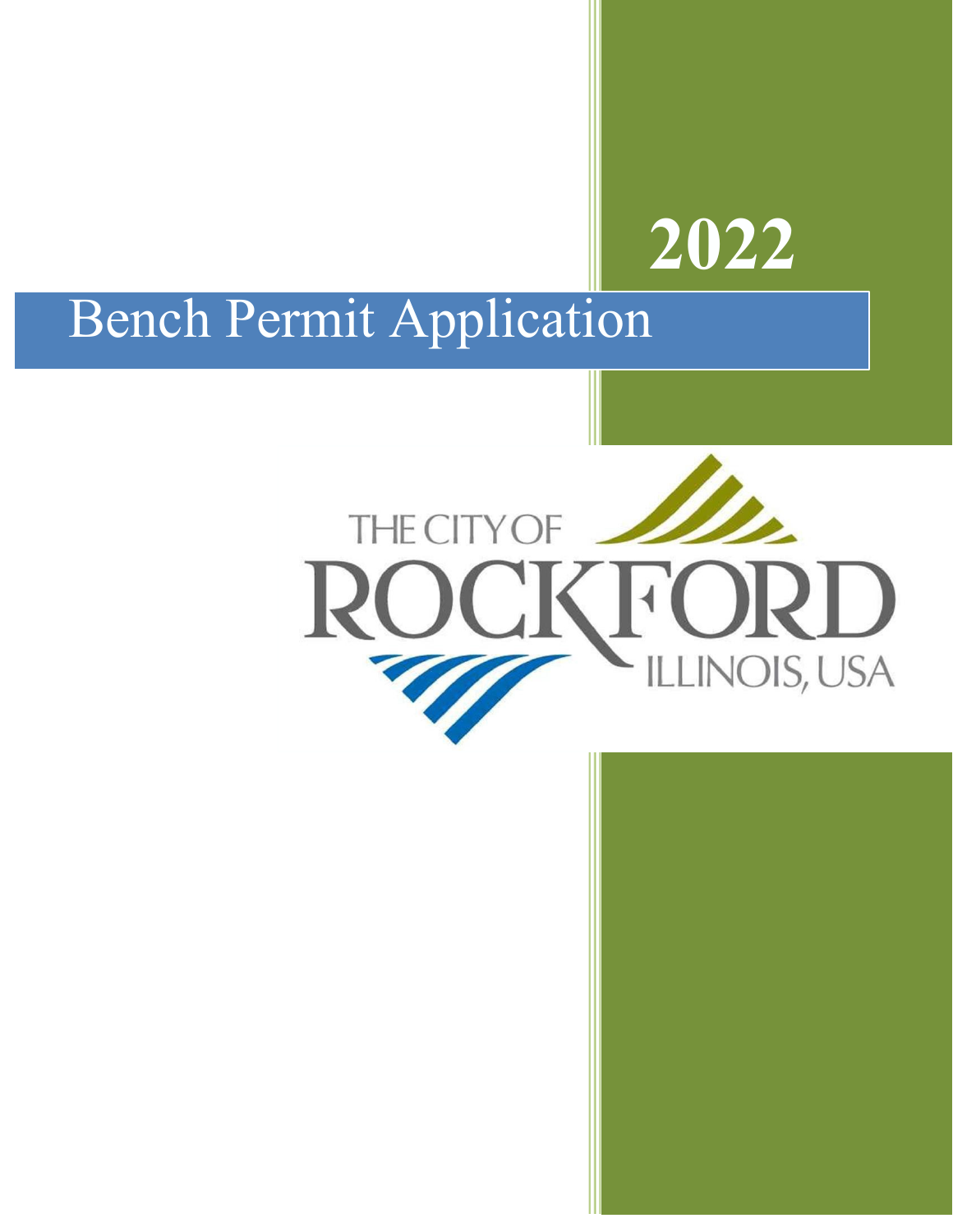

**City of Rockford, Illinois Public Works Department** 425 East State Street, Rockford, IL 61104 Phone: 779-348-7174 Fax: (815) 967-7058 Web: www.rockfordil.gov



### **BENCH PERMIT APPLICATION** \$48 permit fee per bench

| APPLICANT:                                                                                                                                                                                                                                                                                                                                                                                                                                                                                                                       |  |  |
|----------------------------------------------------------------------------------------------------------------------------------------------------------------------------------------------------------------------------------------------------------------------------------------------------------------------------------------------------------------------------------------------------------------------------------------------------------------------------------------------------------------------------------|--|--|
| (PLEASE PRINT)<br><b>ADDRESS:</b>                                                                                                                                                                                                                                                                                                                                                                                                                                                                                                |  |  |
|                                                                                                                                                                                                                                                                                                                                                                                                                                                                                                                                  |  |  |
|                                                                                                                                                                                                                                                                                                                                                                                                                                                                                                                                  |  |  |
|                                                                                                                                                                                                                                                                                                                                                                                                                                                                                                                                  |  |  |
|                                                                                                                                                                                                                                                                                                                                                                                                                                                                                                                                  |  |  |
| WIDTH: LENGTH: LENGTH: _________ HEIGHT: _________ MATERIAL TYPE: __________________________________                                                                                                                                                                                                                                                                                                                                                                                                                             |  |  |
|                                                                                                                                                                                                                                                                                                                                                                                                                                                                                                                                  |  |  |
| <b>ADDRESS:</b><br><u> 1989 - Jan Samuel Barbara, margaret e a seu a componente de la componente de la componentación de la componen</u>                                                                                                                                                                                                                                                                                                                                                                                         |  |  |
|                                                                                                                                                                                                                                                                                                                                                                                                                                                                                                                                  |  |  |
|                                                                                                                                                                                                                                                                                                                                                                                                                                                                                                                                  |  |  |
|                                                                                                                                                                                                                                                                                                                                                                                                                                                                                                                                  |  |  |
| ATTACH A COPY OF YOUR CERTIFICATE OF INSURANCE.<br>ATTACH A DRAWING SHOWING THE LOCATION OF THE BENCH INCLUDING STREET NAMES.<br>INTERSECTION NAMES, BUSINESS OR HOME ADDRESS NEXT TO BENCH AND NORTH ARROW.<br>OWNER OF THE BENCH INSTALLS, REMOVES AND MAINTAINS THE BENCH.<br>ANY BENCH NOT PERMITTED WILL BE REMOVED AND BECOME PROPERTY OF THE CITY OF ROCKFORD. IF AT ANY<br>TIME THERE IS A NEED TO RELOCATE A BENCH, THE DEPARTMENT OF PUBLIC WORKS SHALL BE NOTIFIED BY LETTER<br>PRIOR TO THE RELOCATION FOR APPROVAL. |  |  |
|                                                                                                                                                                                                                                                                                                                                                                                                                                                                                                                                  |  |  |
|                                                                                                                                                                                                                                                                                                                                                                                                                                                                                                                                  |  |  |
|                                                                                                                                                                                                                                                                                                                                                                                                                                                                                                                                  |  |  |
| PERMIT EXPIRES JANUARY 31, _____________                                                                                                                                                                                                                                                                                                                                                                                                                                                                                         |  |  |

EACH PERMIT EXPIRES ON JANUARY 31 OF THE FOLLOWING YEAR AND SHALL BE RENEWED ON OR BEFORE FEBRUARY 1<sup>ST</sup> OF THAT YEAR (A NEW PERMIT IS REQUIRED FOR RENEWAL).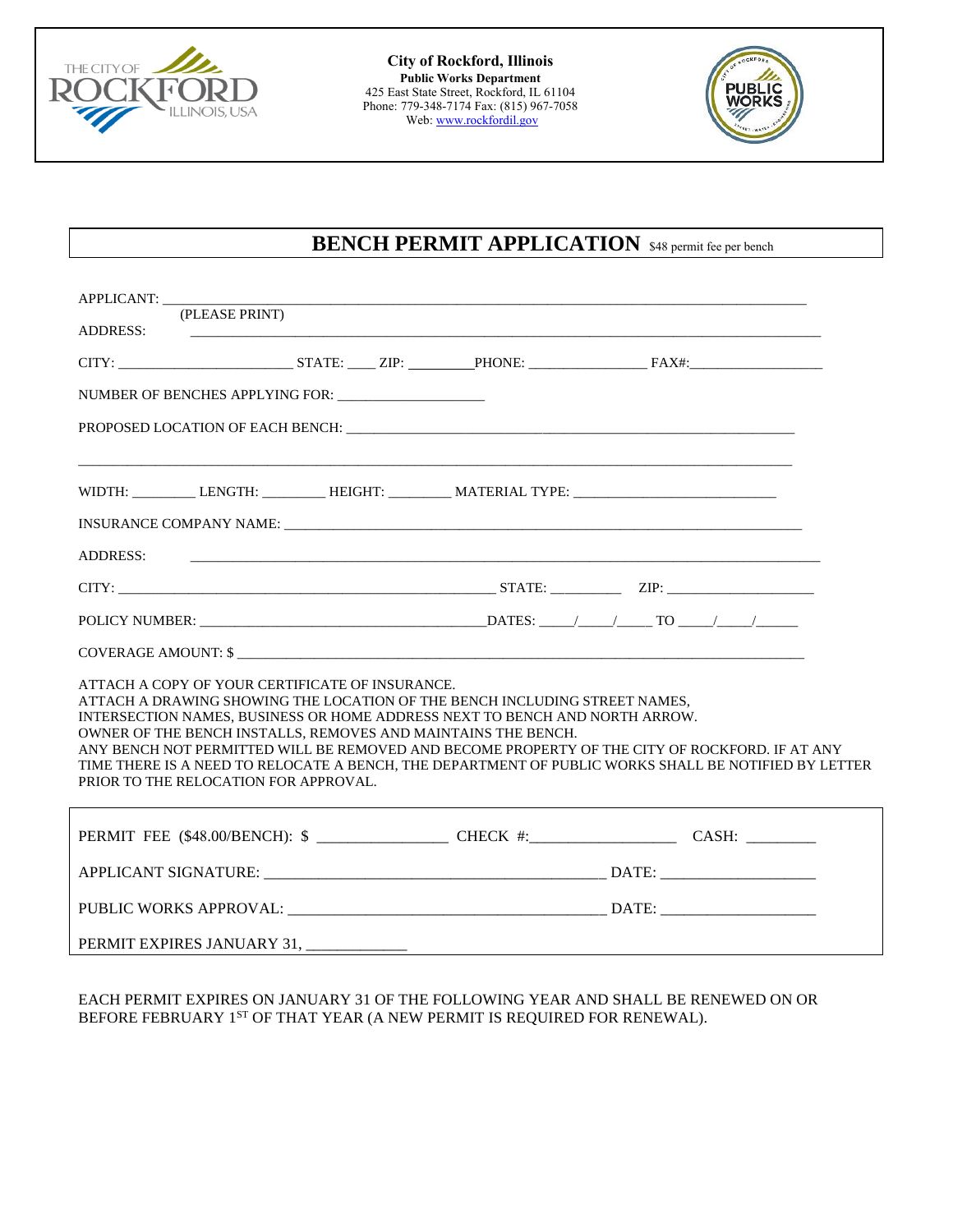

**City of Rockford, Illinois Public Works Department**  425 East State Street, Rockford, IL 61104 Phone: 779-348-7174 Fax: (815) 967-7058 Web: www.rockfordil.gov



#### **Chapter 26 STREETS, SIDEWALKS AND OTHER PUBLIC PLACES ARTICLE VIII. PUBLIC BENCHES**

#### **Sec. 26-301. Placing on streets authorized.**

To aid the public in the use of the streets, it shall be lawful for persons to install and maintain on the public sidewalks and parkways benches for the free use of pedestrians and persons awaiting bus transportation, subject to the regulations, limitations and qualifications contained in this article.

(Code 1955, § 38-39; Code 1970, § 26-135; Ord. No. 2008-007-O, § 26-135, 1-22-2008)

#### **Sec. 26-302. Permit required; approval by city engineer; expiration and renewal.**

No bench shall be installed or maintained as provided in this article without a permit previously issued by the public works director. Any person desiring a permit shall submit to the city engineer a written application upon a form to be provided by the city engineer setting forth the dimensions, construction and intended location of the bench or benches for the installation or maintenance whereof a permit is sought. Said license shall expire on January 31 of each year and shall be renewed on or before February 1 of that year.

(Code 1955, § 38-40; Code 1970, § 26-136; Ord. No. 1977-115-O, 8-22-1977; Ord. No. 1991-166-O, 7-1-1991; Ord. No. 2008-007-O, § 26-136, 1-22-2008)

#### **Sec. 26-303. Cancellation of permit.**

If a permitee fails to install a bench for the use of the public at any location within 90 days of the issuance to the applicant of a permit therefor, the city engineer shall cancel the permit.

(Code 1955, § 38-41; Code 1970, § 26-137; Ord. No. 1969-272-O, 11-3-1969; Ord. No. 2008-007-O, § 26-137, 1-22-2008)

#### **Sec. 26-304. Revocation of permit.**

Any permit issued under this article may be revoked by the city engineer for violation by the permitee of any of the terms or conditions of this article.

(Code 1955, § 38-42; Code 1970, § 26-138; Ord. No. 1969-272-O, 11-3-1969; Ord. No. 2008-007-O, § 26-138, 1-22-2008)

#### **Sec. 26-305. Specifications.**

No application for the installation or maintenance of any bench shall be approved by the city engineer unless the same shall be not more than six feet in length, not to exceed 42 inches in height and 30 inches in depth. To discourage upsetting and vandalism, benches must be of heavy construction to weigh not less than 400 pounds. The end-pieces and legs shall be constructed of concrete or solid metal, the back rests shall be constructed of hardwood or plywood not less than three-quarters inch in thickness and the seats and backrests shall be constructed of hardwood or plywood not less than 1 3/4 inches in thickness. The several parts of the benches shall be joined by bolts of one-half inch or greater diameter. Corners shall be rounded and no sharp edges or protrusions shall be permitted.

(Code 1955, § 38-43; Code 1970, § 26-139; Ord. No. 1969-272-O, 11-3-1969; Ord. No. 2008-007-O, § 26-139, 1-22-2008)

#### **Sec. 26-306. Location.**

(a) The city engineer may approve applications for permits to place benches at any bus stops in the city, now or hereafter established, except as otherwise provided in this article, provided that no application shall be approved for installation of a bench at any of the following street intersections, except by resolution adopted by the city council:

- (1) State Street between Rock River and Winnebago Street.
- (2) Mulberry Street between Rock River and Winnebago Street.
- (3) Jefferson Street between Rock River and Winnebago Street.
- (4) Elm Street between Rock River and Winnebago Street.
- (5) Chestnut Street between Rock River and Winnebago Street.

(b) The city council may from time to time by ordinance add to the above list of intersections other intersections where the sidewalks by reason of increased pedestrian traffic become too congested for convenient maintenance of benches, and thereafter no permit shall be issued for the installation or maintenance of a bench at such intersection and no existing permit shall be renewed.

(Code 1955, § 38-44; Code 1970, § 26-140; Ord. No. 1969-272-O, 11-3-1969; Ord. No. 2008-007-O, § 26-140, 1-22-2008)

#### **Sec. 26-307. Schedule of locations required.**

Each permitee shall maintain in the office of the city engineer a list of all locations at which the permitee maintains benches. Such list shall be verified on the oath of the permitee or its duly authorized agent and shall at all times be current to within 30 days. (Code 1955, § 38-45; Code 1970, § 26-141; Ord. No. 1967-272-O, 11-3-1969; Ord. No. 2008-007-O, § 26-141, 1-22-2008)

#### **Sec. 26-308. Protests by abutting property owners.**

If the owner or owners of a majority of the frontage feet upon streets within a radius of 100 feet from the location of a bench for the installation or maintenance of which a permit is sought or has been issued file a written protest stating that they will be or are adversely affected by such bench, the city engineer shall refer the protest and permit application to a committee composed of the mayor, as chairman, the director of public works, and the alderman of the ward in which such bench is located. The committee upon five days' written notice to the applicant and the protesting property owners shall hear the objections, and if it finds that any protesting property owner will suffer special damages to his property by reason of the installation or maintenance of such bench, the city engineer shall deny the application, or if a permit has already been issued, the permit shall be revoked.

(Code 1955, § 38-46; Code 1970, § 26-142; Ord. No. 1969-272-O, 11-3-1969; Ord. No. 1977-115-O, 8-22-1977; Ord. No. 2008-007-O, § 26- 142, 1-22-2008)